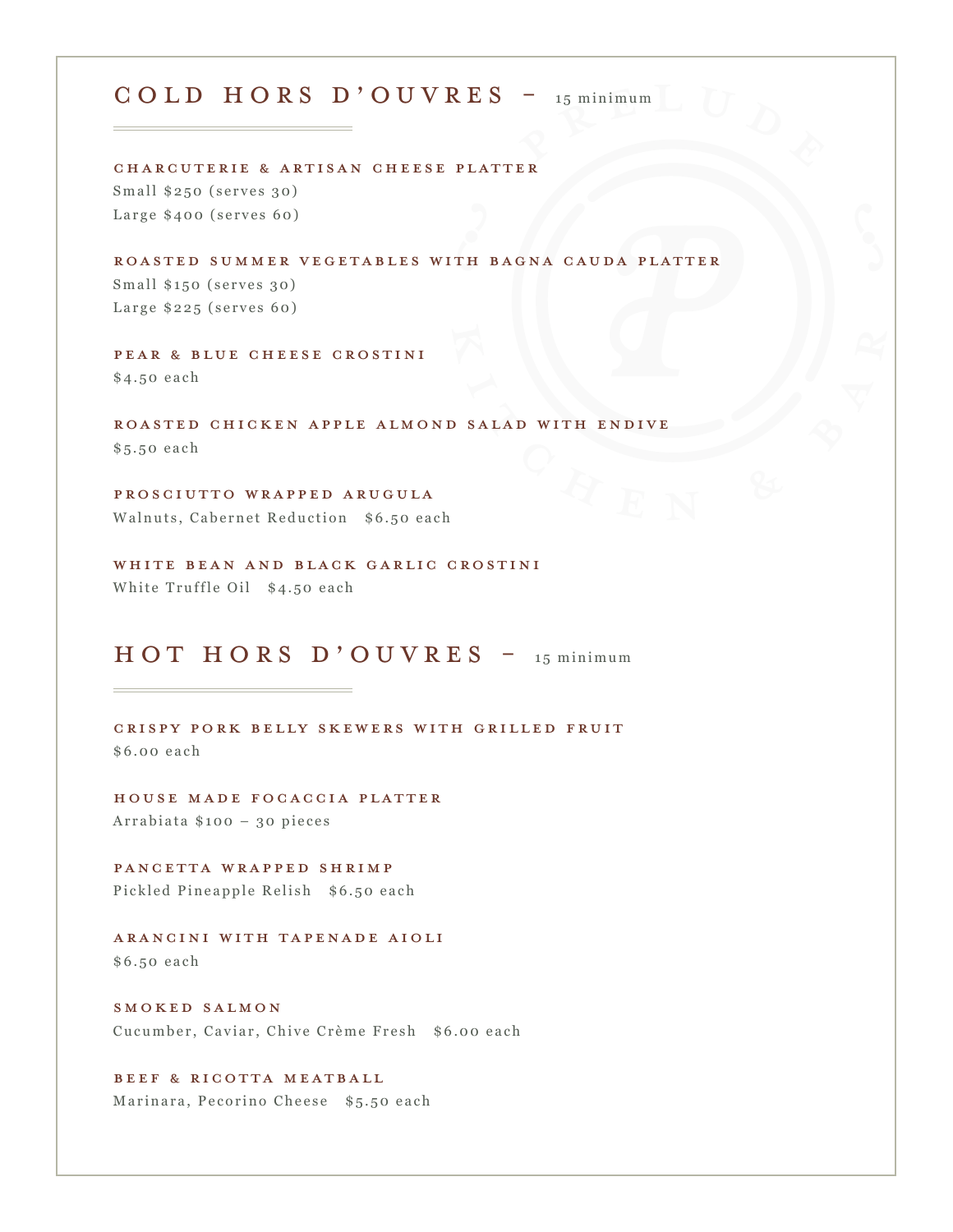# **CONCERTO**

50 Per Person 15 Person Minimum (Pre-Order)

PRELUDE - Guest selects 1

Seasonal Soup Chef's Daily Creation

Caesar Salad Romaine Hearts, Roasted Garlic Dressing, Croutons, White Anchovies, Parmigiano Reg giano

# $C A D E N Z A -$  Guest selects 1

Spaghetti with Beef and ricotta meatballs Marinara, Parmesan Reggiano

Spinach & Ricotta Ravioli Lemon Cream Sauce

Slow roasted pork shoulder Creamy Polenta, Pepperonata

Braised Beef Risotto Roasted Carrots, English Peas, Pecorino Romano

 **- Guest selects 1** 

Tiramisu

GELATO Vanilla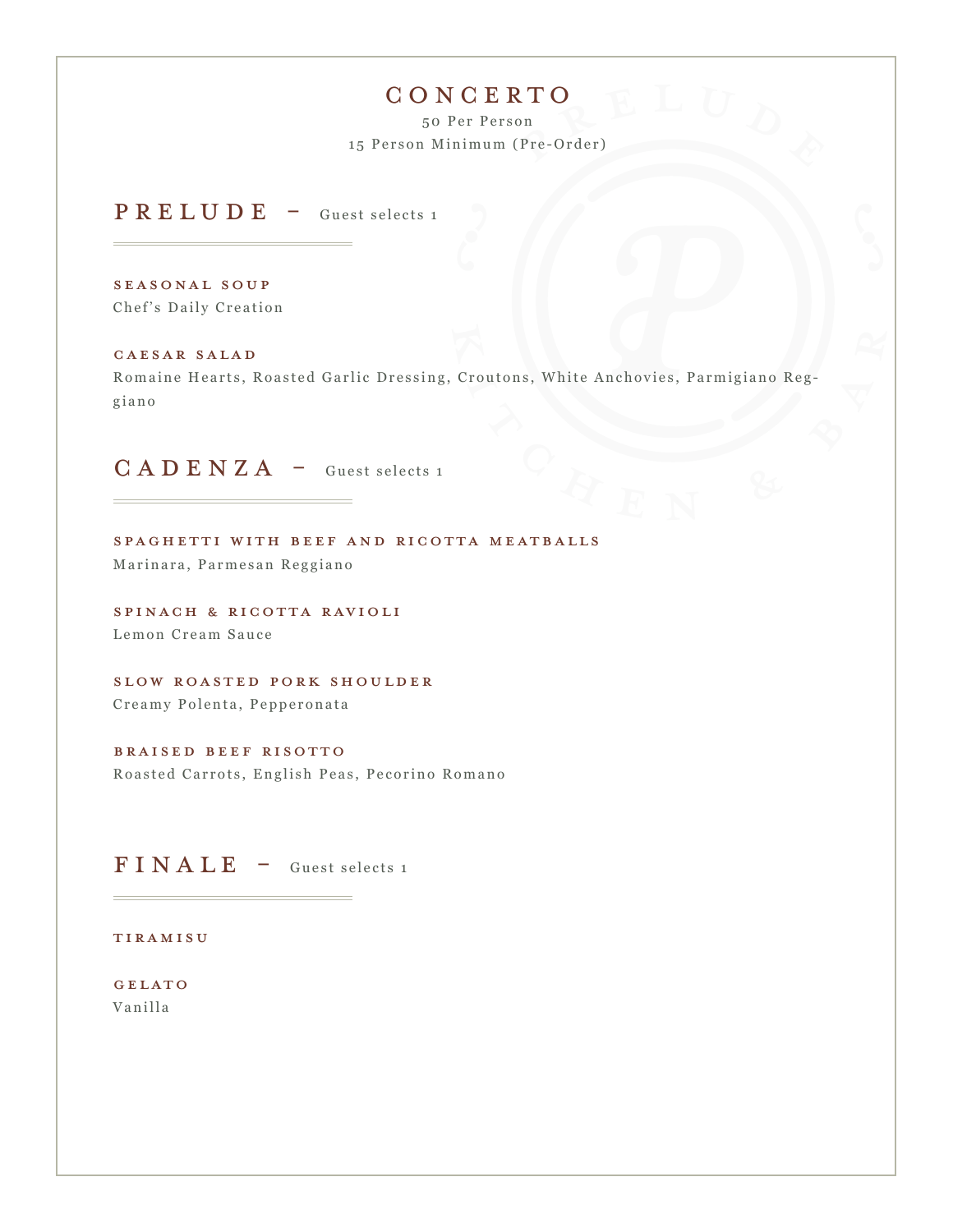# SONATA

70 Per Person 15 Person Minimum (Pre-Order)

#### prelude

Hors D'oeuvres

Host selects 2 appetizers off of hors d'oeuvres menu

 $INTERLUDE - Guest selects i$ 

Seasonal Soup Chef's Daily Creation

#### Caesar Salad

Romaine Hearts, Roasted Garlic Dressing, Croutons, White Anchovies, Parmigiano Reg giano

 $C A D E N Z A -$  Guest selects 1

CHILI RUBBED MARY'S HALF CHICKEN\* Peruvian Potato Salad, Shaved Watermelon Radish, Creamy Whole Grain Mustard

Grilled Scottish Salmon\* Summer Vegetable Ratatouille, Meyer Lemon Butter

Braised Short Rib Broccolini, Potato Puree, Roasted Garlic Gremolata

Squid Ink Chitarra Manilla Clams, Prawns, Calabrian Chili, White Wine, Tomato, Bread Crumb

### **– Guest selects 1**

**TIRAMISU** 

GELATO Vanilla

> *\* C o n s u m i n g r a w o r u n d e r c o o k e d m e a t s , p o u l t r y , s e a f o o d , s h e l l f i s h , o r e g g s m a y i n c r e a s e your risk of foodborne illness, especially if you have certain medical conditions*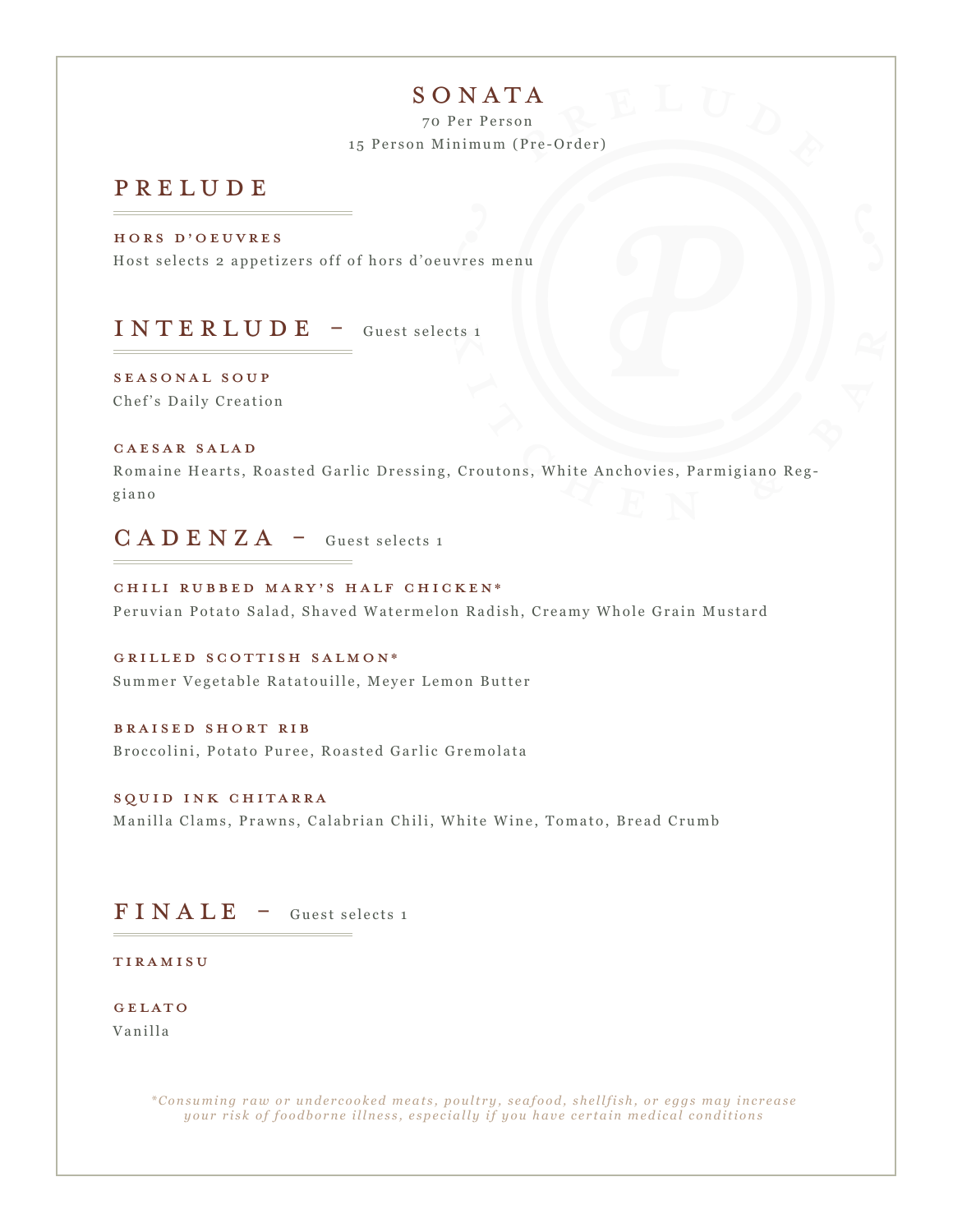#### symphony

90 Per Person 15 Person Minimum (Pre-Order)

#### prelude

Hors D'oeuvres Host selects 2 appetizers off of hors d'oeuvres menu

 $INTERLUDE - Guest selects 1$ 

Seasonal Soup Chef's Daily Creation

#### Caesar Salad

Romaine Hearts, Roasted Garlic Dressing, Croutons, White Anchovies, Parmigiano Reg giano

#### Spring Greens Dried Cherries, Pistachio, Laura Chenel Goat Cheese, Golden Balsamic Vinaigrette

 $C A D E N Z A -$  Guest selects 1

Fennell Pollen Crusted Day Boat Scallops\* Roasted Cauliflower Puree, Brown Butter, Toasted Almonds

Grilled Filet Mignon\* Potato Puree, Bloomsdale Spinach, Dungeness Crab Tarragon Demi

porchetta\* Bean Ragu, Dino Kale & Mostarda

Spinach & Ricotta Ravioli Lemon Cream Sauce

 **– Guest selects 1** 

Butterscotch pudding Salted Caramel, Whipped Cream

**TIRAMISU** 

GELATO Vanilla

> *\* C o n s u m i n g r a w o r u n d e r c o o k e d m e a t s , p o u l t r y , s e a f o o d , s h e l l f i s h , o r e g g s m a y i n c r e a s e your risk of foodborne illness, especially if you have certain medical conditions*